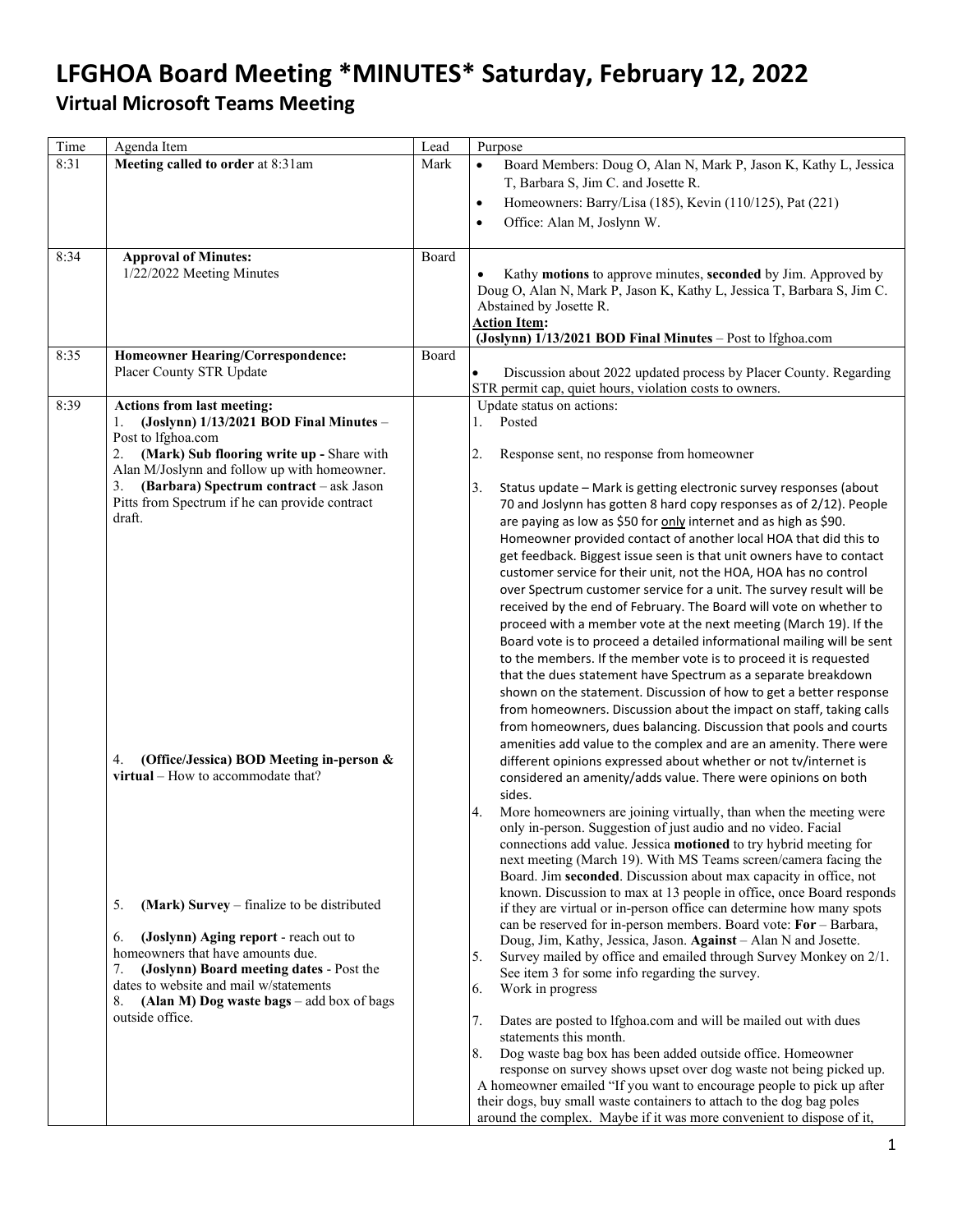# **LFGHOA Board Meeting \*MINUTES\* Saturday, February 12, 2022**

## **Virtual Microsoft Teams Meeting**

<span id="page-1-0"></span>

|       | 9.<br>(Joslynn) Monthly dues message - Pet                                                                         |       | behavior would improve. I always take it to the dumpsters, but it's not fun                                                                                                                                                                                                                                                                                                                                                                                                                                                                                      |
|-------|--------------------------------------------------------------------------------------------------------------------|-------|------------------------------------------------------------------------------------------------------------------------------------------------------------------------------------------------------------------------------------------------------------------------------------------------------------------------------------------------------------------------------------------------------------------------------------------------------------------------------------------------------------------------------------------------------------------|
|       | owners to pick up their dog waste                                                                                  |       | to carry around a bag of poop." This would need additional collection                                                                                                                                                                                                                                                                                                                                                                                                                                                                                            |
|       | 10. (Jessica/Barbara) Newsletter Topic - Pet                                                                       |       | which is not available.                                                                                                                                                                                                                                                                                                                                                                                                                                                                                                                                          |
|       | owners to pick up their dog waste                                                                                  |       | Will be added dog waste note to dues statement message this month<br>9.                                                                                                                                                                                                                                                                                                                                                                                                                                                                                          |
|       |                                                                                                                    |       | 10. Topics are being reviewed for the spring newsletter                                                                                                                                                                                                                                                                                                                                                                                                                                                                                                          |
|       |                                                                                                                    |       | <b>Action Item:</b>                                                                                                                                                                                                                                                                                                                                                                                                                                                                                                                                              |
|       |                                                                                                                    |       | (Mark) Homeowner Survey: Review/Discuss final results.                                                                                                                                                                                                                                                                                                                                                                                                                                                                                                           |
|       |                                                                                                                    |       | (Board) Spectrum Bulk Package: Vote at March meeting if this will go                                                                                                                                                                                                                                                                                                                                                                                                                                                                                             |
|       |                                                                                                                    |       | to a member vote.                                                                                                                                                                                                                                                                                                                                                                                                                                                                                                                                                |
|       |                                                                                                                    |       | (Mark) Newsletter: Write up regarding dog waste (survey results)                                                                                                                                                                                                                                                                                                                                                                                                                                                                                                 |
| 9:45  | <b>Old Business:</b>                                                                                               |       |                                                                                                                                                                                                                                                                                                                                                                                                                                                                                                                                                                  |
|       | (Alan M) Pool Renovation Project<br>$\bullet$<br>Monthly Report: Provide updates at next board -<br>Status update. |       | Regarding permit the engineers complete their work. Title 24<br>$\bullet$<br>requirements in progress. A homeowner emailed "After 2 years of the<br>adult pool and spa being closed due to covid and maintenance, can the<br>project be timed so that we can enjoy all of our facilities during the<br>summer months? It's not right to close things during the short time we<br>have to use them. Fall would be a better time for those remodel jobs."<br>Alan agrees, but the project will start once permits are complete and<br>the contractor is available. |
|       | <b>New Business:</b>                                                                                               |       |                                                                                                                                                                                                                                                                                                                                                                                                                                                                                                                                                                  |
| 9:58  | <b>Committee Reports:</b>                                                                                          |       |                                                                                                                                                                                                                                                                                                                                                                                                                                                                                                                                                                  |
|       | (Barbara) Celebration Committee - provide                                                                          |       | If the committee can use chairs and table from pool, then they won't<br>$\bullet$                                                                                                                                                                                                                                                                                                                                                                                                                                                                                |
|       | proposal of budget at next meeting for board vote.                                                                 |       | need to budget for renting chairs/tables. Committee is requesting                                                                                                                                                                                                                                                                                                                                                                                                                                                                                                |
|       |                                                                                                                    |       | budget to be under \$2,000. DJ (70's music) 2 hours/\$350,                                                                                                                                                                                                                                                                                                                                                                                                                                                                                                       |
|       |                                                                                                                    |       | Prizes/Giveaways (restaurant certificates), balloons, banners                                                                                                                                                                                                                                                                                                                                                                                                                                                                                                    |
|       |                                                                                                                    |       | "Lake Forest Glen Celebrates 50 Years" \$80, food. Homeowner                                                                                                                                                                                                                                                                                                                                                                                                                                                                                                     |
|       |                                                                                                                    |       | donations: Case of wine, condiments, plates/utensils. Staff to help                                                                                                                                                                                                                                                                                                                                                                                                                                                                                              |
|       |                                                                                                                    |       | with initial set up but homeowner volunteers to be in control of all                                                                                                                                                                                                                                                                                                                                                                                                                                                                                             |
|       |                                                                                                                    |       | other responsibilities. Suggestion of tickets or pins of those that RSVP<br>as budget will also be based on number of homeowners that RSVP.                                                                                                                                                                                                                                                                                                                                                                                                                      |
|       |                                                                                                                    |       | How to prepare for homeowners that don't RSVP (For reference only                                                                                                                                                                                                                                                                                                                                                                                                                                                                                                |
|       |                                                                                                                    |       | about 75 people show up to annual picnic). Will there be a                                                                                                                                                                                                                                                                                                                                                                                                                                                                                                       |
|       |                                                                                                                    |       | commemorative plaque or clock (at the pool)? Date picked is July 23                                                                                                                                                                                                                                                                                                                                                                                                                                                                                              |
|       |                                                                                                                    |       | (same as Board meeting)                                                                                                                                                                                                                                                                                                                                                                                                                                                                                                                                          |
|       | (Committee Chairs) Committee<br>$\bullet$                                                                          |       | Waiting on some responses<br>$\bullet$                                                                                                                                                                                                                                                                                                                                                                                                                                                                                                                           |
|       | Membership - provide updated committee                                                                             |       |                                                                                                                                                                                                                                                                                                                                                                                                                                                                                                                                                                  |
|       | members list by next meeting.                                                                                      |       |                                                                                                                                                                                                                                                                                                                                                                                                                                                                                                                                                                  |
|       | (Alan N) Rules & Regs - Governing Docs                                                                             |       | Alan N. spoke to Porter Simon in January, The HOA has submitted<br>$\bullet$                                                                                                                                                                                                                                                                                                                                                                                                                                                                                     |
|       | status update                                                                                                      |       | everything requested. Waiting on 1 <sup>st</sup> draft. Membership will need to                                                                                                                                                                                                                                                                                                                                                                                                                                                                                  |
|       |                                                                                                                    |       | adopt the Governing documents. Discussion on giving Porter Simon a                                                                                                                                                                                                                                                                                                                                                                                                                                                                                               |
|       |                                                                                                                    |       | deadline.                                                                                                                                                                                                                                                                                                                                                                                                                                                                                                                                                        |
|       | (Mark) Admin Committee - GM Retirement<br>$\bullet$                                                                |       | The committee met on $2/9$ and will meet again $2/23$ , preparing<br>$\bullet$<br>proposal for individuals and management companies. Hoping to                                                                                                                                                                                                                                                                                                                                                                                                                   |
|       | update                                                                                                             |       | finalize for mid-March, possibly April. Gathering list of people and                                                                                                                                                                                                                                                                                                                                                                                                                                                                                             |
|       |                                                                                                                    |       | places to send rec to.                                                                                                                                                                                                                                                                                                                                                                                                                                                                                                                                           |
|       |                                                                                                                    |       |                                                                                                                                                                                                                                                                                                                                                                                                                                                                                                                                                                  |
|       |                                                                                                                    |       | <b>Action Item:</b>                                                                                                                                                                                                                                                                                                                                                                                                                                                                                                                                              |
|       |                                                                                                                    |       | (Jessica/Barbara) Newsletter: Request for homeowners to volunteer/help                                                                                                                                                                                                                                                                                                                                                                                                                                                                                           |
|       |                                                                                                                    |       | with 50 <sup>th</sup> Celebration                                                                                                                                                                                                                                                                                                                                                                                                                                                                                                                                |
|       |                                                                                                                    |       | (Committee Chairs) Committee Membership - provide updated                                                                                                                                                                                                                                                                                                                                                                                                                                                                                                        |
|       |                                                                                                                    |       | committee members list by 3/10 to Joslynn.                                                                                                                                                                                                                                                                                                                                                                                                                                                                                                                       |
|       |                                                                                                                    |       | (Joslynn) Governing Docs Project: Send Alan N. Annual meeting<br>mailing dates so that we can give Porter Simon a deadline.                                                                                                                                                                                                                                                                                                                                                                                                                                      |
|       |                                                                                                                    |       |                                                                                                                                                                                                                                                                                                                                                                                                                                                                                                                                                                  |
| 10:11 | Financials:                                                                                                        | Jason |                                                                                                                                                                                                                                                                                                                                                                                                                                                                                                                                                                  |
|       | • December Financials                                                                                              |       | Year-end budget was under but not as much as we thought it would<br>$\bullet$                                                                                                                                                                                                                                                                                                                                                                                                                                                                                    |
|       |                                                                                                                    |       | be. Utilities/Trash rates went up after we set up the budget, will need                                                                                                                                                                                                                                                                                                                                                                                                                                                                                          |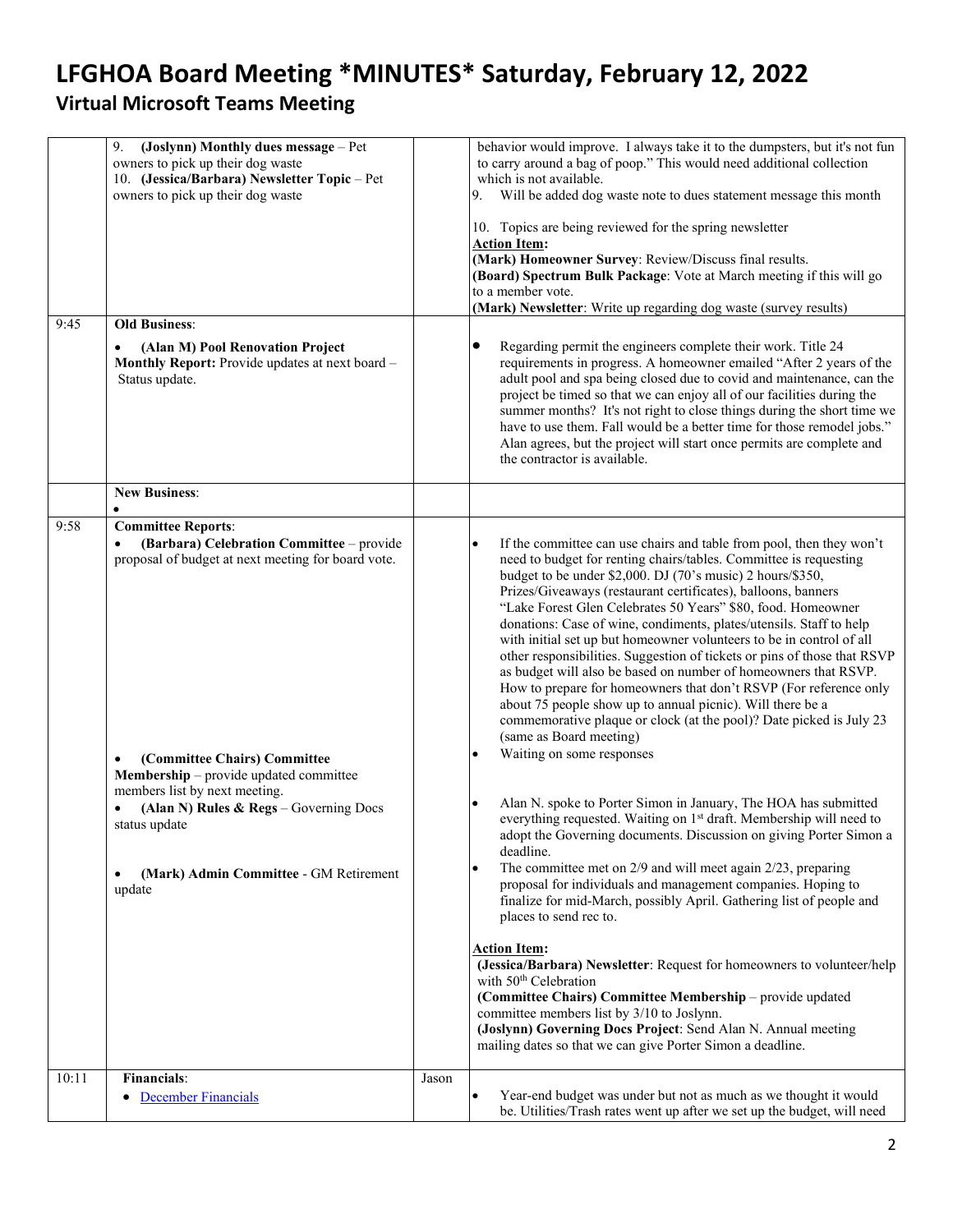<span id="page-2-0"></span>

|       |                                               |      | to use a higher percentage for future budgets to allow for the change<br>that has been seen.                                                                                                                                                                                                                                                                                                                                                                                                                                                                                                                                                                                                                                                                                                                                                                                                                                                                                                                 |
|-------|-----------------------------------------------|------|--------------------------------------------------------------------------------------------------------------------------------------------------------------------------------------------------------------------------------------------------------------------------------------------------------------------------------------------------------------------------------------------------------------------------------------------------------------------------------------------------------------------------------------------------------------------------------------------------------------------------------------------------------------------------------------------------------------------------------------------------------------------------------------------------------------------------------------------------------------------------------------------------------------------------------------------------------------------------------------------------------------|
|       | • Aging Report [emailed to Board for privacy] |      | Reviewed and no concerns.                                                                                                                                                                                                                                                                                                                                                                                                                                                                                                                                                                                                                                                                                                                                                                                                                                                                                                                                                                                    |
| 10:23 | Open session:                                 | Mark |                                                                                                                                                                                                                                                                                                                                                                                                                                                                                                                                                                                                                                                                                                                                                                                                                                                                                                                                                                                                              |
|       | Board future topics/non-agenda items          |      | -What would it cost to revamp the website - with message board,<br>possibly instead of newsletter? Discussion: Something that would have<br>public and private (homeowners only) access. If management is<br>replaced with management company, they may have a similar service.<br>-Construction at unit 48 and contractors are parking in wrong areas -<br>The contractors have permission from owners/Alan to park in area.<br>- Clarification to new board members that email to the president and<br>board members regarding board agendized items should have the<br>substance of the email placed on the next meeting agenda. Board<br>member comment on such emails could constitute a serial meeting and<br>should be avoided.<br>-Board received email from homeowner regarding boat parking at the<br>Lake Forest boat launch/campsite. If homeowners are interested in<br>information about this topic, they can contact the TCPUD Board. This<br>does not have anything to do within the LFGHOA. |
|       | Member comments                               |      | -Requirements for electric car hook-ups. The requirements can be<br>found on lfghoa.com under the "Owner Forms/Docs" in the<br>Architectural Standards and the Modification form needs to be filled<br>out and turned into the office.<br>-Parking issue w/STR's parking in wrong spots<br><b>Action Items:</b><br>(Jessica) Revamp website - Provide proposal for next meeting                                                                                                                                                                                                                                                                                                                                                                                                                                                                                                                                                                                                                              |
|       | <b>Executive Session</b> (if needed)          | Mark | Mark advised not needed, but he is working on topic last discussed. Alan                                                                                                                                                                                                                                                                                                                                                                                                                                                                                                                                                                                                                                                                                                                                                                                                                                                                                                                                     |
|       | Executive session topics                      |      | M. advised does not need to be looked into.                                                                                                                                                                                                                                                                                                                                                                                                                                                                                                                                                                                                                                                                                                                                                                                                                                                                                                                                                                  |
| 10:37 | <b>Meeting adjourn</b>                        | Mark | Mark motioned to adjourn meeting. Doug seconded. All in favor.                                                                                                                                                                                                                                                                                                                                                                                                                                                                                                                                                                                                                                                                                                                                                                                                                                                                                                                                               |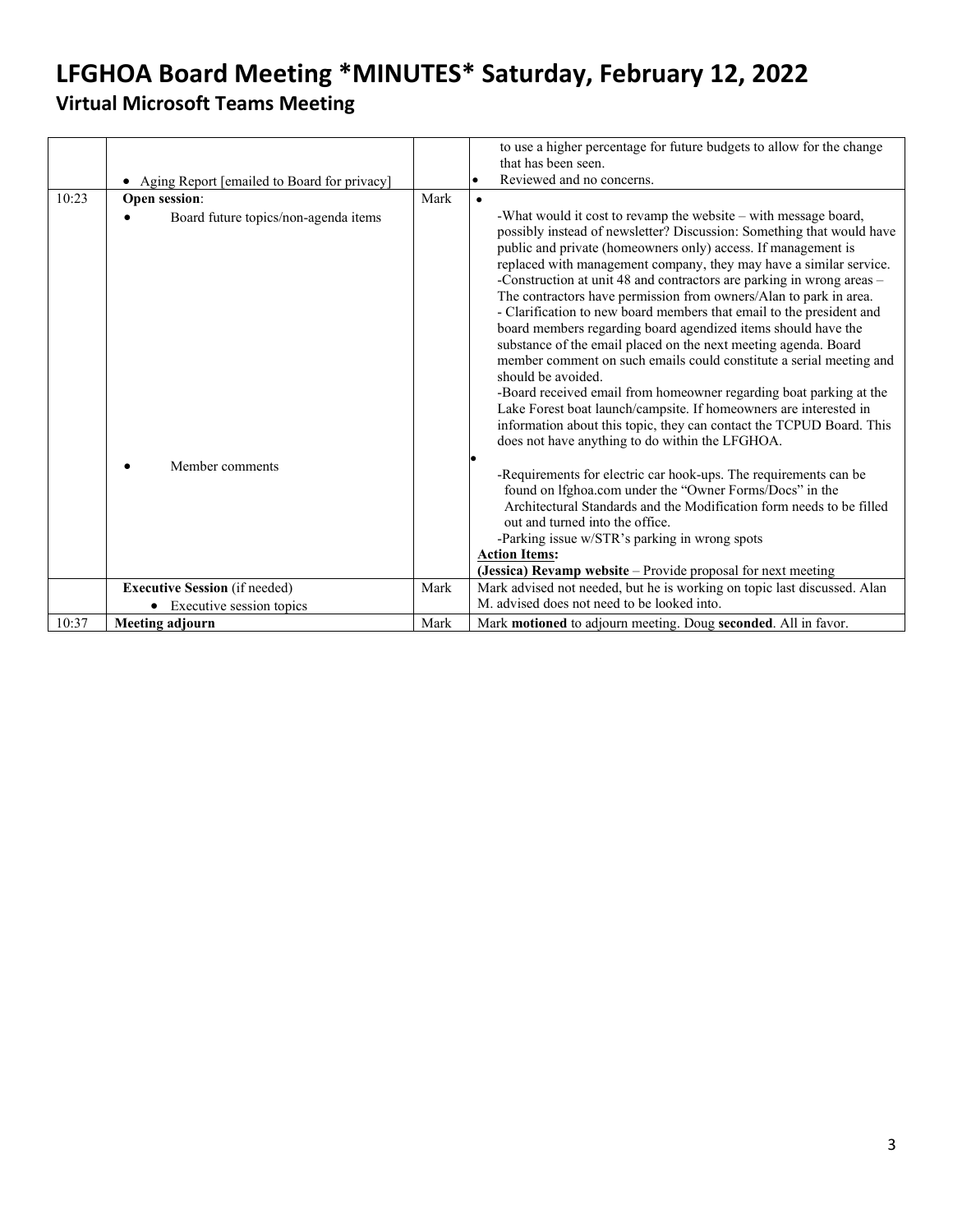### Minutes Attachment # 1 – December Financials (5 Pages)

LAKE FOREST GLEN HOMEOWNERS ASSOCIATION

### **BALANCE SHEET**

December 31, 2021

See Independent Accountants' Compilation Report

#### **ASSETS**

|               |                                      | OPERATING<br><b>FUND</b> | REPLACEMENT<br><b>FUND</b> |
|---------------|--------------------------------------|--------------------------|----------------------------|
| <b>ASSETS</b> |                                      |                          |                            |
| 1040          | <b>Operating Checking Account</b>    | \$<br>243.946            | \$<br>-0-                  |
| 1045          | <b>Deferred Compensation Account</b> | 206.453                  | -0-                        |
| 1060          | <b>US Bank ACH Account</b>           | 80.334                   | -0-                        |
| 1090          | Petty Cash Account                   | 105                      | -0-                        |
| 1280          | El Dorado Savings                    | -0-                      | 167,852                    |
| 1290          | <b>Edward Jones</b>                  | -0-                      | 1,475,031                  |
| 1320          | <b>Other Receivable</b>              | -0-                      | -0-                        |
| 1410          | Assessments Receivable               | 1,811                    | -0-                        |
| 1415          | Allowance for Bad Debt               | -0-                      | -0-                        |
| 1501          | <b>Prepaid Expenses</b>              | 8,444                    | -0-                        |
| 1505          | Other Prepaid Expenses               | -0-                      | -0-                        |
| 1511          | <b>Prepaid Taxes</b>                 | -0-                      | -0-                        |
| 1475          | Due From Operating                   | -0-                      | 219                        |
| 1502          | <b>Workers' Comp Deposit</b>         | -0-                      | -0-                        |
| 1520          | Property & Equipment                 | 177,086                  | -0-                        |
| 1530          | Less: Accum. Depreciation            | (170,430)                | -0-                        |
|               | <b>TOTAL ASSETS</b>                  | 547,749                  | \$<br>1,643,102            |

### **LIABILITIES & FUND BALANCES**

| <b>LIABILITIES</b> |                                       |               |                 |
|--------------------|---------------------------------------|---------------|-----------------|
| 3010               | <b>Accounts Payable</b>               | \$<br>19,603  | \$<br>-0-       |
| 3011               | <b>Accrued Accounts Payable</b>       | 1.565         | -0-             |
| 3015               | <b>Replacement Accounts Payables</b>  | $-0-$         | -0-             |
| 2055               | Deferred Charter Revenue              | 3,870         | -0-             |
| 2035               | Accrued Payroll Taxes & Workers' Comp | 201,379       | $-0-$           |
| 2040               | <b>Accrued Salaries &amp; Wages</b>   | -0-           | -0-             |
| 2041               | <b>Accrued Vacation</b>               | 20,006        | -0-             |
| 2045               | Homeowners Dues Paid In Advance       | 18,067        | -0-             |
| 2034               | <b>Escrow Deposits</b>                | -0-           | -0-             |
| 2000               | Income Taxes Payable - Federal        | -0-           | -0-             |
| 2001               | Income Taxes Payable - Franchise      | 125           | -0-             |
| 2120               | Due To Replacement                    | 219           | -0-             |
|                    | <b>TOTAL LIABILITIES</b>              | 264.834       | -0-             |
|                    | <b>FUND BALANCES</b>                  |               |                 |
| 3100               | <b>Operating Fund Balance</b>         | 274,629       | -0-             |
| 3900               | <b>Replacement Fund Balance</b>       | -0-           | 1,531,757       |
|                    | Current Year Net Revenue (Expense)    | 8,286         | 111,345         |
|                    | <b>TOTAL FUND BALANCES</b>            | 282,915       | 1.643.102       |
|                    | TOTAL LIABILITIES & FUND BALANCES     | \$<br>547.749 | \$<br>1,643,102 |

#### SUBSTANTIALLY ALL DISCLOSURES HAVE BEEN OMITTED

TENTATIVE AND PRELIMINARY FOR DISCUSSION PURPOSES ONLY  $-2-$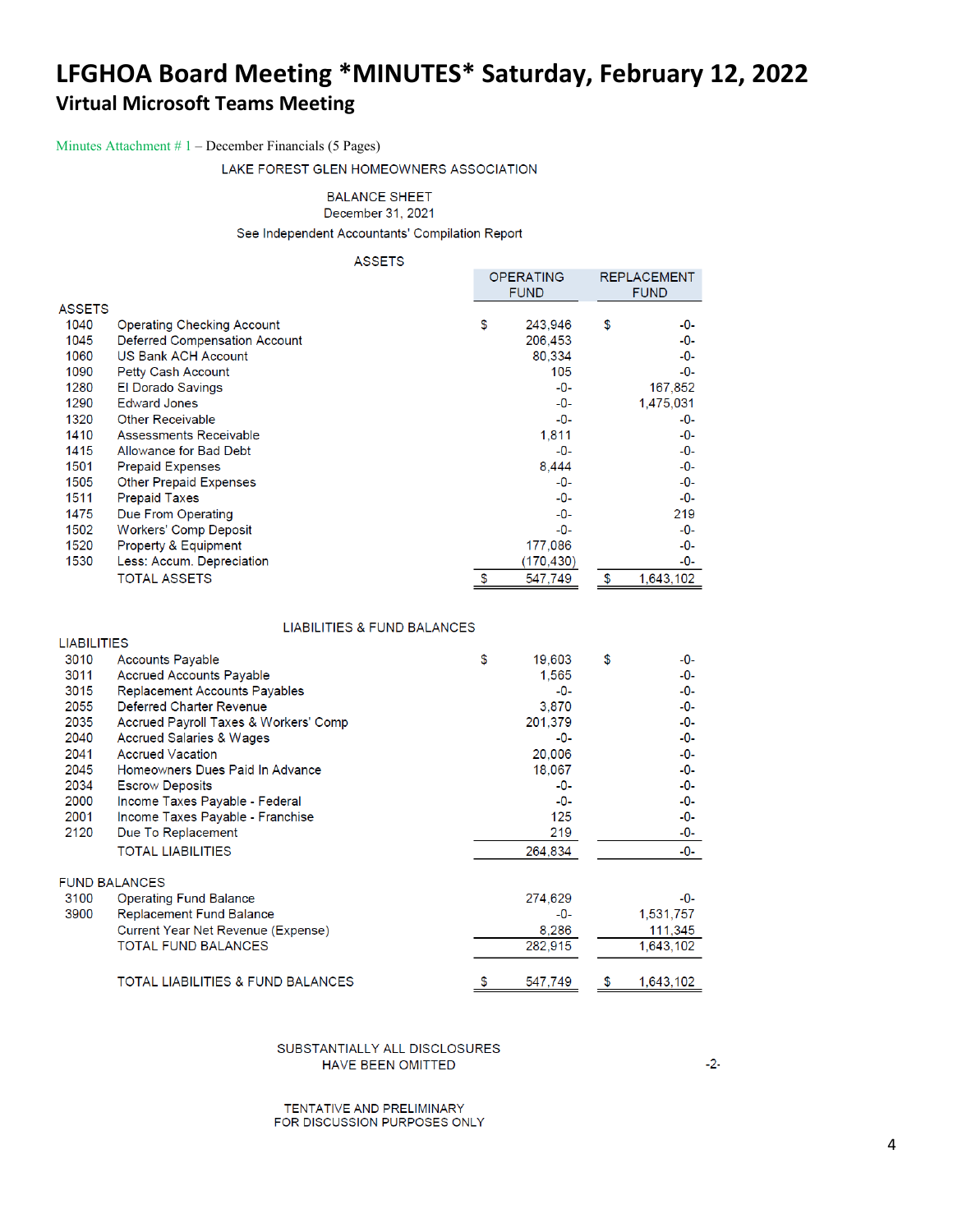LAKE FOREST GLEN HOMEOWNERS ASSOCIATION

#### STATEMENT OF OPERATING FUND REVENUE & EXPENSES For the Month Ended December 31, 2021 And Year-to-date Period January 1, 2021 to December 31, 2021

See Independent Accountants' Compilation Report

|                |                                          | <b>CURRENT</b><br><b>MONTH</b><br><b>ACTUAL</b> |           | <b>YEAR</b><br><b>TO-DATE</b><br><b>ACTUAL</b> |            | <b>ANNUAL</b><br><b>BUDGET</b> |            | <b>YTD</b><br><b>ACTUAL %</b><br><b>BUDGET</b> |      | <b>RESIDUAL</b><br><b>BUDGET</b> |
|----------------|------------------------------------------|-------------------------------------------------|-----------|------------------------------------------------|------------|--------------------------------|------------|------------------------------------------------|------|----------------------------------|
| <b>REVENUE</b> |                                          |                                                 |           |                                                |            |                                |            |                                                |      |                                  |
| 5010           | <b>Dues Assessments</b>                  | \$                                              | 86,580    | S                                              | 1,038,960  | S                              | 1,038,960  | 100%                                           | - \$ | $-0-$                            |
| 5011           | Less: Dues Allocated to Replacement Fund |                                                 | (32, 295) |                                                | (387, 543) |                                | (387, 543) | 100%                                           |      | $-0-$                            |
| 5110           | Interest Income                          |                                                 | 280       |                                                | 3,049      |                                | 150        | 2033%                                          |      | (2,899)                          |
| 5250           | Late Fees & Interest                     |                                                 | 148       |                                                | 829        |                                | 1,500      | 55%                                            |      | 671                              |
| 5260           | <b>Transfer Fee Income</b>               |                                                 | $-0-$     |                                                | 3,000      |                                | 1,500      | 200%                                           |      | (1,500)                          |
| 5290           | Miscellaneous Income                     |                                                 | 3,620     |                                                | 8,880      |                                | 1,350      | 658%                                           |      | (7, 530)                         |
|                | <b>TOTAL REVENUE</b>                     |                                                 | 58,333    |                                                | 667,175    |                                | 655,917    | 102%                                           |      | (11, 258)                        |
|                | <b>EXPENSES SCHEDULE ATTACHED</b>        |                                                 |           |                                                |            |                                |            |                                                |      |                                  |
|                | Landscaping                              |                                                 | 12,111    |                                                | 113,062    |                                | 103,148    | 110%                                           |      | (9,914)                          |
|                | <b>Utilities</b>                         |                                                 | 6,237     |                                                | 65,871     |                                | 56,200     | 117%                                           |      | (9,671)                          |
|                | Pool & Tennis Expenses                   |                                                 | 7,530     |                                                | 80.471     |                                | 77.667     | 104%                                           |      | (2,804)                          |
|                | Repairs & Maintenance                    |                                                 | 19,832    |                                                | 140,649    |                                | 170,493    | 82%                                            |      | 29,844                           |
|                | <b>Administrative Expenses</b>           |                                                 | 20,727    |                                                | 250,849    |                                | 248,408    | 101%                                           |      | (2, 441)                         |
| 8150           | Depreciation                             |                                                 | 760       |                                                | 9,124      |                                | 9,124      | 100%                                           |      | $-0-$                            |
| 6001           | <b>Property Tax</b>                      |                                                 | $-0-$     |                                                | 346        |                                | $-0-$      | 0%                                             |      | (346)                            |
| 8151           | Provision for Federal Income Tax         |                                                 | $-0-$     |                                                | $-0-$      |                                | $-0-$      | 0%                                             |      | $-0-$                            |
| 8152           | <b>Provision for Franchise Tax</b>       |                                                 | $-0-$     |                                                | (1,483)    |                                | 874        | $-170%$                                        |      | 2,357                            |
|                | <b>TOTAL EXPENSES</b>                    |                                                 | 67,197    |                                                | 658,889    |                                | 665,914    | 99%                                            |      | 7,025                            |
|                | <b>EXCESS OF REVENUE</b>                 |                                                 |           |                                                |            |                                |            |                                                |      |                                  |
|                | <b>OVER (UNDER) EXPENSES</b>             | \$                                              | (8, 864)  | s                                              | 8,286      | \$                             | (9,997)    |                                                | s    | (18, 283)                        |

SUBSTANTIALLY ALL DISCLOSURES HAVE BEEN OMITTED.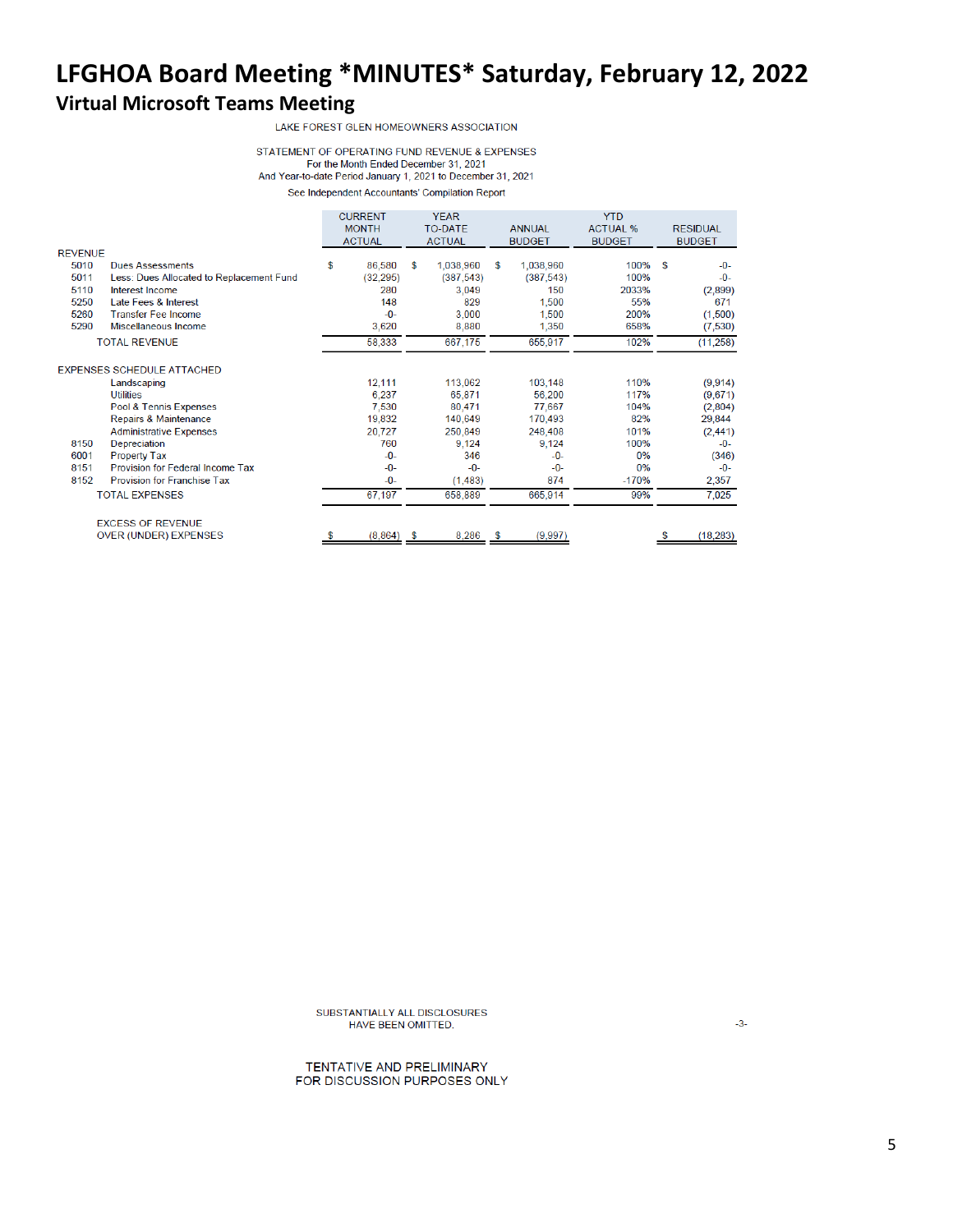STATEMENT OF REPLACEMENT FUND REVENUE & EXPENSES For the Month Ended December 31, 2021 And Year-to-date Period January 1, 2021 to December 31, 2021

See Independent Accountants' Compilation Report

|                 |                                    |    | <b>CURRENT</b><br><b>MONTH</b><br><b>ACTUAL</b> |    | <b>YEAR</b><br><b>TO-DATE</b><br><b>ACTUAL</b> |    | <b>ANNUAL</b><br><b>BUDGET</b> | <b>YTD</b><br><b>ACTUAL %</b><br><b>BUDGET</b> |    | <b>RESIDUAL</b><br><b>BUDGET</b> |
|-----------------|------------------------------------|----|-------------------------------------------------|----|------------------------------------------------|----|--------------------------------|------------------------------------------------|----|----------------------------------|
| <b>REVENUE</b>  |                                    |    |                                                 |    |                                                |    |                                |                                                |    |                                  |
| 5100            | <b>Replacement Allocation</b>      | \$ | 32,295                                          | \$ | 387,543                                        | \$ | 387,543                        | 100%                                           | \$ | $-0-$                            |
| 5300            | Sale of Asset                      |    | $-0-$                                           |    | 2,000                                          |    | -0-                            | 0%                                             |    | $-0-$                            |
| 3115            | <b>Investment Interest</b>         |    | (483)                                           |    | (297)                                          |    | -0-                            | 0%                                             |    | -0-                              |
|                 | <b>TOTAL REVENUE</b>               |    | 31,812                                          |    | 389,246                                        |    | 387,543                        | 100%                                           |    | $-0-$                            |
| <b>EXPENSES</b> |                                    |    |                                                 |    |                                                |    |                                |                                                |    |                                  |
| 9140            | Site BMP Requirements/Landscape    |    | $-0-$                                           |    | 95,743                                         |    | 147,900                        | 65%                                            |    | 52,157                           |
| 9151            | <b>Bldg Brick &amp; Cement</b>     |    | $-0-$                                           |    | 5,045                                          |    | 5,100                          | 99%                                            |    | 55                               |
| 9152            | Bldg Siding/Trim/Fascia/Painting   |    | $-0-$                                           |    | 136,138                                        |    | 161,670                        | 84%                                            |    | 25,532                           |
| 9153            | <b>Buildings/Storage/Lockers</b>   |    | -0-                                             |    | -0-                                            |    | 3,060                          | 0%                                             |    | 3,060                            |
| 9160            | Roofs - All                        |    | $-0-$                                           |    | $-0-$                                          |    | -0-                            | 0%                                             |    | $-0-$                            |
| 9170            | <b>Asphalt Crack Fill</b>          |    | $-0-$                                           |    | 7,560                                          |    | 9,690                          | 78%                                            |    | 2,130                            |
| 9171            | <b>Asphalt Resurfacing</b>         |    | $-0-$                                           |    | -0-                                            |    | $-0-$                          | 0%                                             |    | $-0-$                            |
| 9173            | <b>Asphalt Sealing Striping</b>    |    | $-0-$                                           |    | $-0-$                                          |    | $-0-$                          | 0%                                             |    | $-0-$                            |
| 9174            | <b>Foot Paths</b>                  |    | $-0-$                                           |    | $-0-$                                          |    | $-0-$                          | 0%                                             |    | -0-                              |
| 9180            | Pools/Replastering/Tile            |    | $-0-$                                           |    | -0-                                            |    | -0-                            | 0%                                             |    | $-0-$                            |
| 9181            | Pools/Decking/Fences/Gates         |    | -0-                                             |    | -0-                                            |    | $-0-$                          | 0%                                             |    | -0-                              |
| 9182            | Pools/Equipment & Mechanical       |    | $-0-$                                           |    | $-0-$                                          |    | 6,120                          | 0%                                             |    | 6,120                            |
| 9183            | Pool Replacement/Kids/Adults       |    | $-0-$                                           |    | $-0-$                                          |    | $-0-$                          | 0%                                             |    | $-0-$                            |
| 9184            | Pools-Furniture                    |    | $-0-$                                           |    | $-0-$                                          |    | $-0-$                          | 0%                                             |    | $-0-$                            |
| 9185            | <b>Playground Equipment</b>        |    | $-0-$                                           |    | $-0-$                                          |    | $-0-$                          | 0%                                             |    | $-0-$                            |
| 9190            | <b>Tennis/Paint Stripe</b>         |    | -0-                                             |    | $-0-$                                          |    | -0-                            | 0%                                             |    | -0-                              |
| 9191            | <b>Tennis Equipment</b>            |    | $-0-$                                           |    | $-0-$                                          |    | $-0-$                          | 0%                                             |    | $-0-$                            |
| 9192            | Tennis #1 and #2 Resurface         |    | $-0-$                                           |    | $-0-$                                          |    | $-0-$                          | 0%                                             |    | $-0-$                            |
| 9193            | Tennis #3 and #4 Resurface         |    | $-0-$                                           |    | $-0-$                                          |    | $-0-$                          | 0%                                             |    | $-0-$                            |
| 9200            | <b>Office Equipment</b>            |    | $-0-$                                           |    | $-0-$                                          |    | $-0-$                          | 0%                                             |    | $-0-$                            |
| 9201            | Computer                           |    | $-0-$                                           |    | $-0-$                                          |    | $-0-$                          | 0%                                             |    | $-0-$                            |
| 9202            | <b>Office Furniture</b>            |    | $-0-$                                           |    | -0-                                            |    | $-0-$                          | 0%                                             |    | $-0-$                            |
| 9210            | 1/2 Ton Truck                      |    | $-0-$                                           |    | $-0-$                                          |    | 40,800                         | 0%                                             |    | 40,800                           |
| 9211            | 3/4 Ton Truck                      |    | $-0-$                                           |    | 22,114                                         |    | -0-                            | 0%                                             |    | (22, 114)                        |
| 9212            | <b>Snow Removal Equipment</b>      |    | $-0-$                                           |    | 11,396                                         |    | $-0-$                          | 0%                                             |    | (11, 396)                        |
| 9220            | <b>Perimeter Fence</b>             |    | $-0-$                                           |    | $-0-$                                          |    | 510                            | 0%                                             |    | 510                              |
| 9221            | <b>Privacy Fences</b>              |    | $-0-$                                           |    | (95)                                           |    | $-0-$                          | 0%                                             |    | 95                               |
| 9300            | Provision for Federal Income Tax   |    | $-0-$                                           |    | $-0-$                                          |    | $-0-$                          | 0%                                             |    | $-0-$                            |
| 9301            | <b>Provision for Franchise Tax</b> |    | $-0-$                                           |    | $-0-$                                          |    | 72                             | 0%                                             |    | 72                               |
|                 | <b>TOTAL EXPENSES</b>              |    | $-0-$                                           |    | 277,901                                        |    | 374,922                        | 74%                                            |    | 97,021                           |
|                 | <b>EXCESS OF REVENUE</b>           |    |                                                 |    |                                                |    |                                |                                                |    |                                  |
|                 | <b>OVER (UNDER) EXPENSES</b>       | S  | 31,812                                          | S  | 111,345                                        | S  | 12,621                         |                                                | S  | (97, 021)                        |

SUBSTANTIALLY ALL DISCLOSURES HAVE BEEN OMITTED.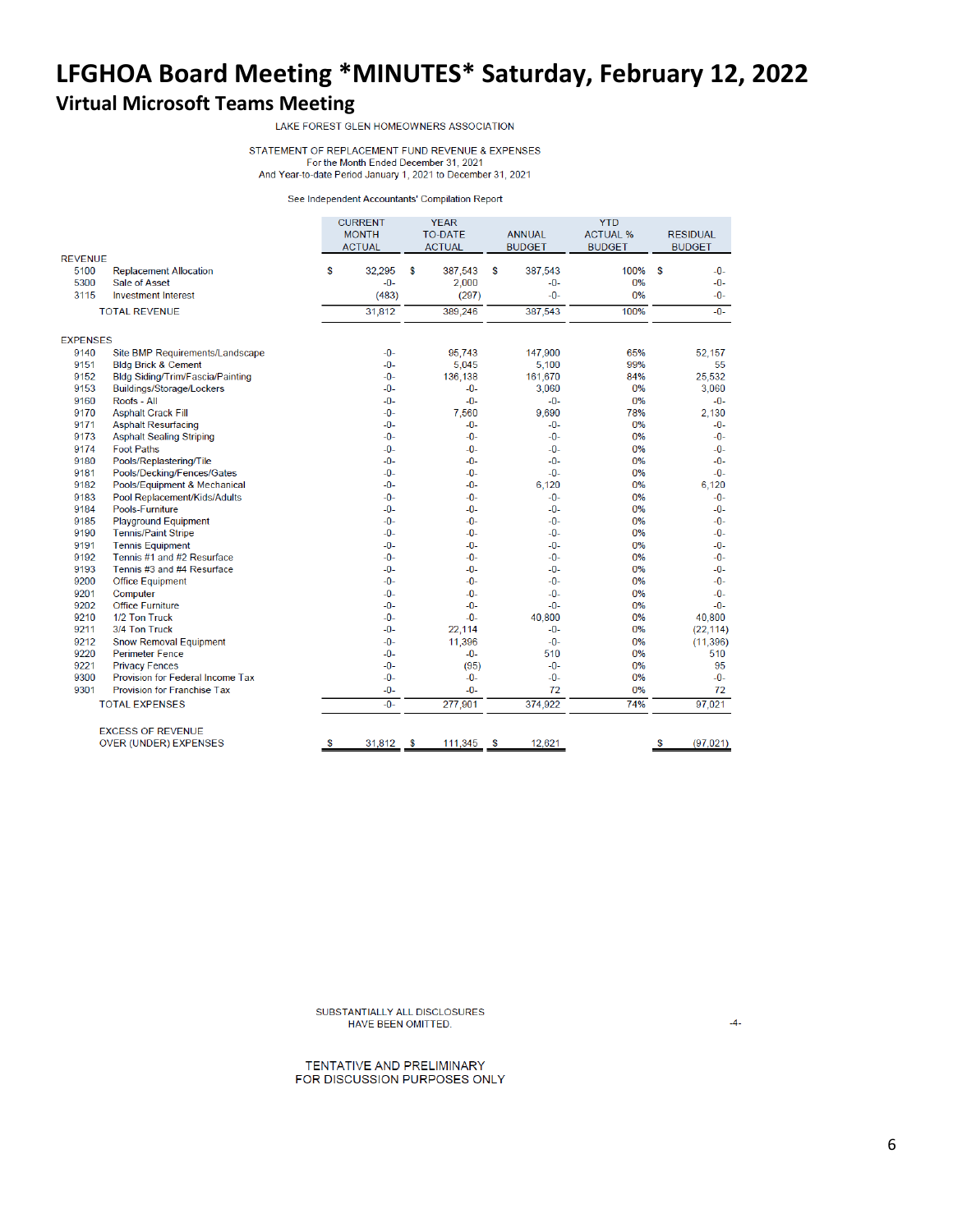**SCHEDULE 1** 

SCHEDULE 1 - OPERATING EXPENSES For the Month Ended December 31, 2021 And Year-to-date Period January 1, 2021 to December 31, 2021 See Independent Accountants' Compilation Report

|      |                                     | <b>CURRENT</b> |        | <b>YEAR</b>    | <b>YTD</b>    |                 |                      |
|------|-------------------------------------|----------------|--------|----------------|---------------|-----------------|----------------------|
|      |                                     | <b>MONTH</b>   |        | <b>TO-DATE</b> | <b>ANNUAL</b> | <b>ACTUAL %</b> | <b>RESIDUAL</b>      |
|      |                                     | <b>ACTUAL</b>  |        | <b>ACTUAL</b>  | <b>BUDGET</b> | <b>BUDGET</b>   | <b>BUDGET</b>        |
|      | <b>LANDSCAPING EXPENSES</b>         |                |        |                |               |                 |                      |
| 7000 | Salaries - Foreman                  | \$             | 4,124  | \$<br>34,540   | \$<br>33,374  | 103%            | <b>S</b><br>(1, 166) |
| 7010 | Salaries - Seasonal                 |                | 3,758  | 55,920         | 46,130        | 121%            | (9,790)              |
| 7020 | <b>Employer Costs</b>               |                | 1,004  | 10,829         | 12,045        | 90%             | 1,216                |
| 7030 | <b>Plants</b>                       |                | $-0-$  | 17             | $-0-$         | 0%              | (17)                 |
| 7031 | <b>Irrigation</b>                   |                | $-0-$  | 629            | 1,000         | 63%             | 371                  |
| 7032 | Fertilizers                         |                | $-0-$  | 669            | 1,099         | 61%             | 430                  |
| 7033 | Hardscape                           |                | $-0-$  | 2,596          | 700           | 371%            | (1,896)              |
| 7035 | Equipment                           |                | $-0-$  | 173            | 150           | 115%            | (23)                 |
| 7036 | <b>Equipment Maintenance</b>        |                | $-0-$  | 259            | 100           | 259%            | (159)                |
| 7040 | <b>Pest Control</b>                 |                | 3,225  | 7,430          | 8,000         | 93%             | 570                  |
| 7050 | Other/Uniforms & Safety             |                | $-0-$  | $-0-$          | 550           | 0%              | 550                  |
|      | <b>TOTAL LANDSCAPING</b>            |                | 12,111 | 113,062        | 103,148       | 110%            | (9,914)              |
|      | <b>UTILITIES EXPENSES</b>           |                |        |                |               |                 |                      |
| 7111 | Electricity                         |                | 961    | 13,812         | 9,400         | 147%            | (4, 412)             |
| 7121 | Gas                                 |                | 903    | 1,156          | 300           | 385%            | (856)                |
| 7131 | <b>Sewer</b>                        |                | 88     | 1,612          | 500           | 322%            | (1, 112)             |
| 7151 | Garbage                             |                | 4,285  | 49,291         | 46,000        | 107%            | (3,291)              |
|      | <b>TOTAL UTILITIES</b>              |                | 6,237  | 65,871         | 56,200        | 117%            | (9,671)              |
|      |                                     |                |        |                |               |                 |                      |
|      | <b>POOL &amp; TENNIS EXPENSES</b>   |                |        |                |               |                 |                      |
| 7200 | Salaries - Foreman                  |                | 2.749  | 23,027         | 22,249        | 103%            | (778)                |
| 7210 | Salaries - After Hours Personnel    |                | 1,275  | 12,630         | 16,281        | 78%             | 3,651                |
| 7220 | <b>Employer Costs</b>               |                | 456    | 4,909          | 5,837         | 84%             | 928                  |
| 7230 | Repairs & Maintenance Equipment     |                | 566    | 3,131          | 1,200         | 261%            | (1,931)              |
| 7231 | Repairs & Maintenance Tennis Courts |                | $-0-$  | 1,721          | 100           | 1721%           | (1,621)              |
| 7232 | Fences & Gates                      |                | 100    | 121            | 300           | 40%             | 179                  |
| 7233 | Decking & Tile                      |                | $-0-$  | 219            | 100           | 219%            | (119)                |
| 7240 | Supplies/Chemicals                  |                | $-0-$  | 7,731          | 6,750         | 115%            | (981)                |
| 7241 | Supplies/Restrooms                  |                | $-0-$  | 1,239          | 750           | 165%            | (489)                |
| 7242 | Supplies/Uniforms & Training        |                | $-0-$  | 85             | $-0-$         | 0%              | (85)                 |
| 7250 | <b>Utilities</b>                    |                | 2,384  | 23,725         | 21,500        | 110%            | (2, 225)             |
| 7260 | Other/Permits                       |                | $-0-$  | 1,933          | 2,600         | 74%             | 667                  |
|      | <b>TOTAL POOL &amp; TENNIS</b>      | \$             | 7,530  | \$<br>80,471   | \$<br>77,667  | 104%            | \$<br>(2,804)        |

SUBSTANTIALLY ALL DISCLOSURES HAVE BEEN OMITTED.